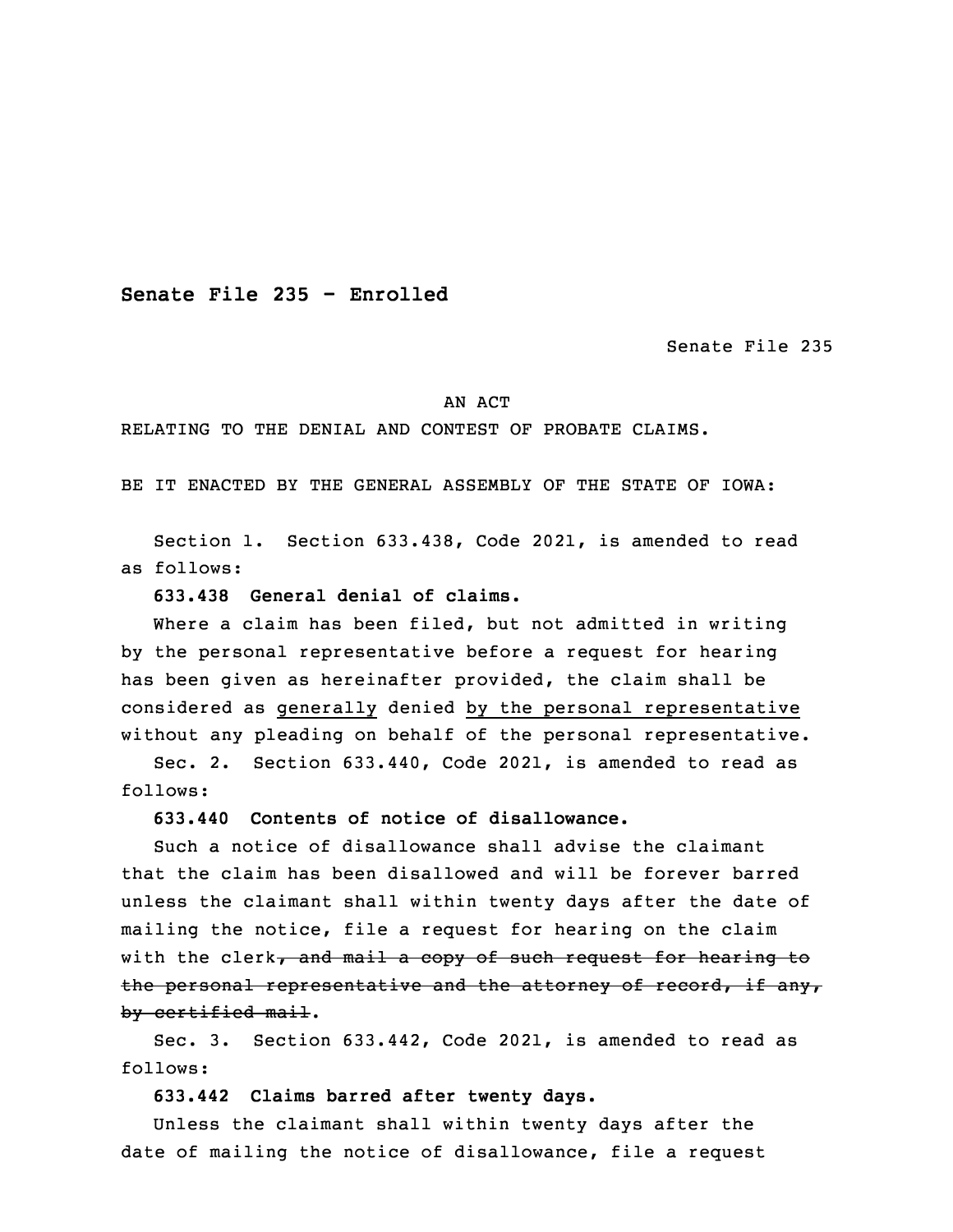for hearing with the clerk and mail a copy of the request for hearing to the personal representative and to the attorney of record, if any, the claim shall be deemed disallowed, and shall be forever barred.

Sec. 4. Section 633.443, Code 2021, is amended to read as follows:

30 **633.443 Request for hearing by claimant.**

At the time of the filing of a claim against an estate, or at any time thereafter prior to the time that the claim may be barred by the provisions of section  $633.442$ , or the approval of the final report of the personal representative after notice to the claimant, the claimant may file a request for hearing with the clerk, and mail a copy of the request for hearing to the personal representative and attorney of record, if any.

Sec. 5. Section 633.444, Code 2021, is amended to read as follows:

5 **633.444 Applicability of rules of civil procedure.**

Within twenty days from the filing of the request for hearing on a claim, the personal representative shall move or plead to said claim The personal representative shall file a pre-answer motion or answer to a claim within twenty days from the filing of the request for hearing on the claim in the same manner as though the claim were <sup>a</sup> petition filed in an ordinary action, and thereafter, all provisions of law and rules of civil procedure applicable to motions, pleadings and the trial of ordinary actions shall apply; provided, however, that <sup>a</sup> restatement of such claim shall not be barred by the provisions  $of section 633.410.$  $of section 633.410.$  $of section 633.410.$ 

Sec. 6. Section 633.447, Code 2021, is amended to read as follows:

## 19 **633.447 Trial and hearing.**

The trial of a claim and the offsets or counterclaims, if any, shall be to the court without <sup>a</sup> jury. However, the court may, in its discretion, either on its own motion or upon the motion of any party, submit the matter to a jury. In the event that the amount of the claim or <sup>a</sup> counterclaim exceeds the sum of three hundred dollars stated in section 631.1, subsection 1, either party shall be entitled to a jury trial, if a written